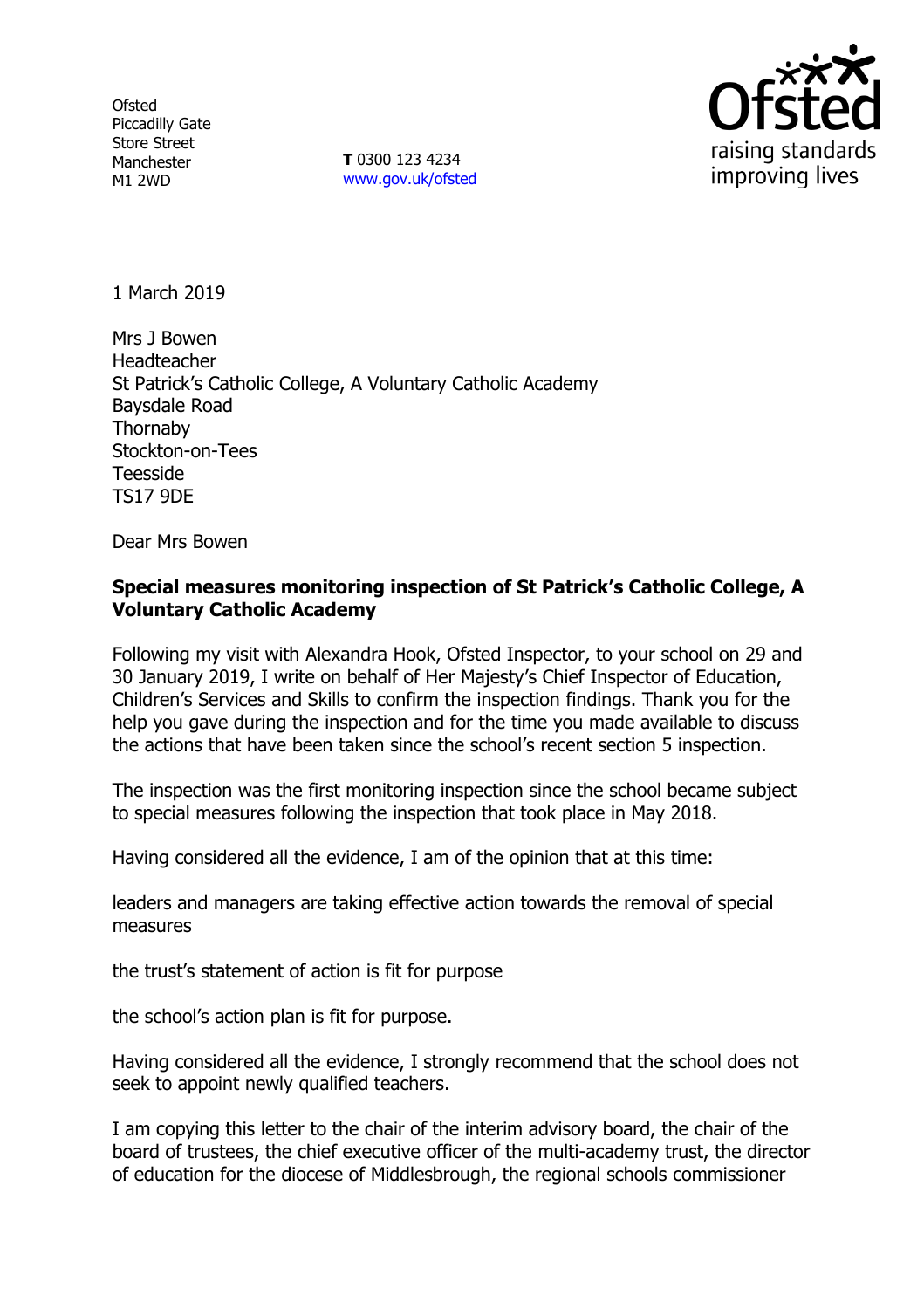

and the director of children's services for Stockton-on-Tees. This letter will be published on the Ofsted website.

Yours sincerely

Malcolm Kirtley **Her Majesty's Inspector**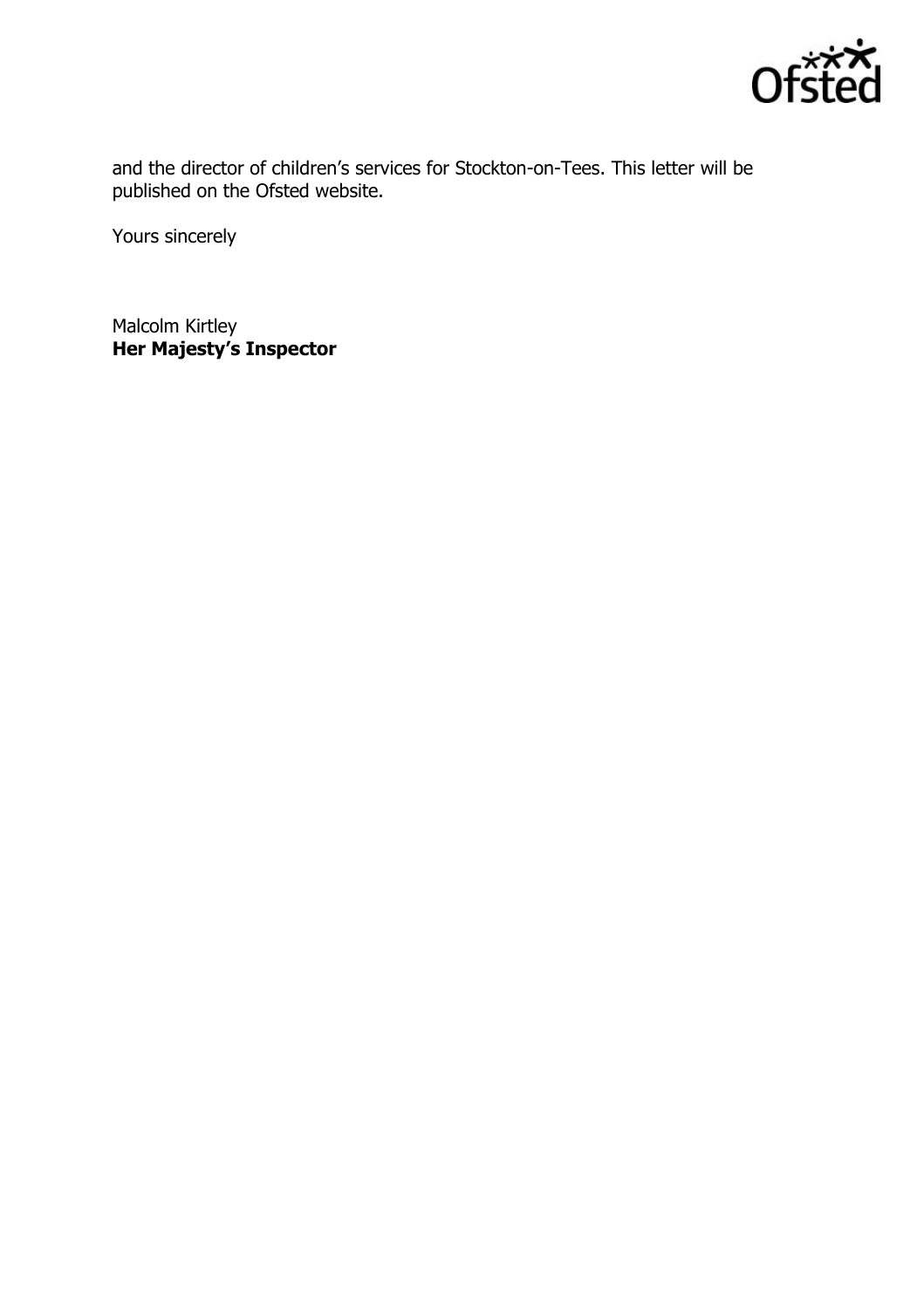

#### **Annex**

## **The areas for improvement identified during the inspection that took place in May 2018**

- Urgently act to develop a culture of safeguarding in the school by:
	- improving pupils' behaviour, particularly when they are between lessons and during breaks and lunchtimes
	- ensuring that all pupils, and especially disadvantaged pupils and those who have SEN and/or disabilities, attend school and sustain high rates of attendance.
- Improve the quality of teaching, learning and assessment so that pupils make swift progress and outcomes improve by:
	- $-$  ensuring that all teachers provide pupils with work which builds on their existing knowledge, skills and understanding in order to deepen their thinking
	- ensuring that teachers make use of accurate assessment to plan engaging and challenging activities for pupils, particularly for the most able and disadvantaged pupils
	- making sure that teachers apply the school's assessment policy consistently to provide timely guidance for pupils so that they are aware of their next steps.
- Urgently improve the effectiveness of leadership and management, including governance, so that all pupils make good progress by ensuring that:
	- leaders evaluate the impact of their actions effectively in order to accurately identify priorities for further improvement
	- improvement plans identify clear and precise actions, including measurable criteria for success, along with meaningful and manageable timelines
	- all teachers receive the appropriate professional development to develop their skills in the effective use of information about pupils' prior attainment so that they can plan learning to match pupils' different abilities
	- additional funding, such as pupil premium, Year 7 catch-up, and the funding to support pupils who have SEN and/or disabilities, is used effectively and that the impact of this funding on the outcomes of pupils is monitored rigorously by leaders and governors
	- governors hold school leaders to account through monitoring and checking processes which measure impact as well as actions.

An external review of governance should be undertaken in order to assess how this aspect of leadership and management may be improved.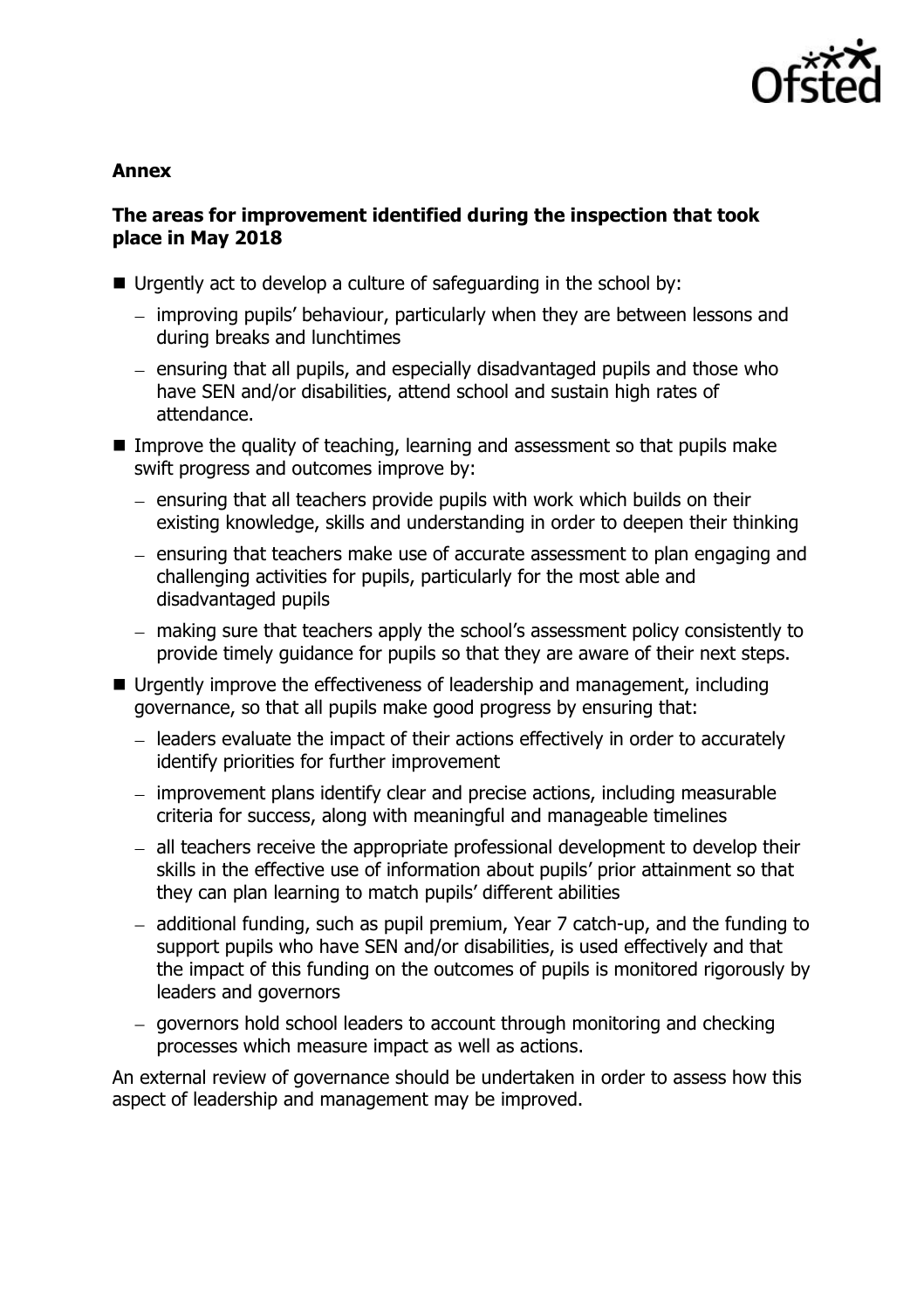

An external review of the school's use of the pupil premium funding should be undertaken in order to assess how this aspect of leadership and management may be improved.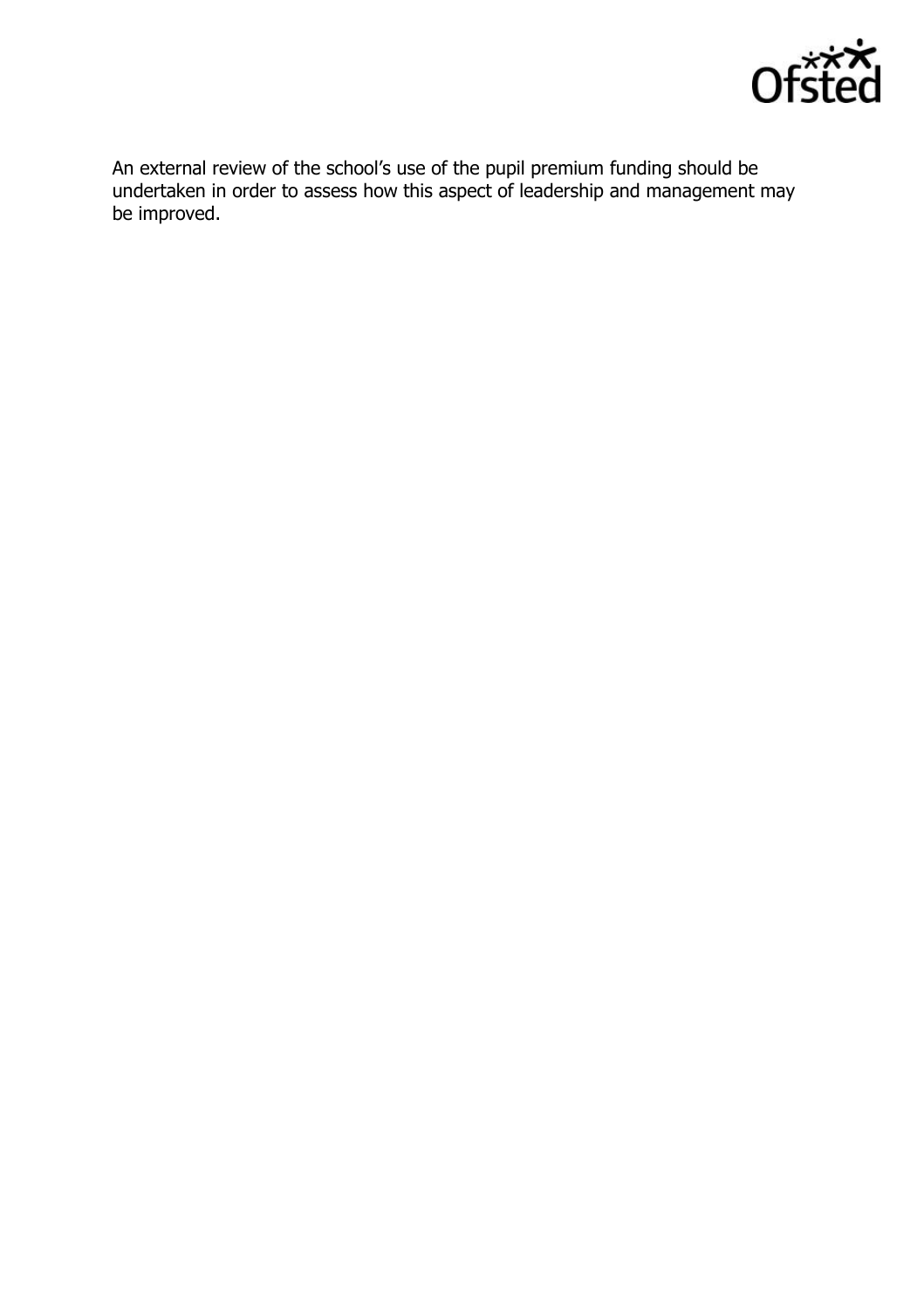

## **Report on the first monitoring inspection on 29 to 30 January 2019**

## **Evidence**

Inspectors observed the school's work, scrutinised documents and met with the headteacher, deputy headteacher, senior leaders and middle leaders. Inspectors also talked to groups of pupils in meetings, in lessons and around the school site. Inspectors also met members of the interim advisory board, including the chair and the vice chair. Inspectors talked to the chief executive officer of the Nicholas Postgate Catholic Academy Trust. In addition, inspectors met the consultant headteacher commissioned by the trust to support and monitor improvement. Inspectors scrutinised current behaviour and safeguarding information, attendance information and progress information. Inspectors also looked at documents that showed the work of the interim advisory board. Findings from the recent review of the school's use of the pupil premium were considered, along with other reviews of aspects of school performance.

# **Context**

Since the May 2018 inspection, the previous headteacher has left the school and the governing body has been disbanded. Responsibilities for governance are now carried out by an interim advisory board. An acting headteacher and deputy headteacher joined the school in June 2018. On September 1, 2018, the school joined the newly-formed Nicholas Postgate Catholic Academy Trust. The school has experienced significant staffing changes, with 19 staff leaving the school and nine joining the school. A number of leadership roles have been changed to address the areas for improvement from the inspection report.

### **The effectiveness of leadership and management**

The new headteacher and deputy headteacher are responding purposefully to the need to secure swift improvement. In many ways, they have found the changes required more significant than initially anticipated. Senior leaders are working closely alongside the consultant headteacher to develop leadership capacity. Leaders have put stronger systems in place to monitor the behaviour and progress of pupils and can better evaluate the effects of their actions. These systems are complementing the considerable time leaders spend visiting lessons and walking corridors and school yards to provide order and check standards.

The headteacher has worked with the consultant headteacher to realign the roles of the leadership team. Senior leaders now have a sharper awareness of their areas of responsibility and are in a better position to provide support and challenge for staff. Leaders have introduced stronger processes to check pupils' progress, which is now reviewed at regular intervals. Information on pupils' progress is now broken down more meaningfully to help subject leaders and teachers modify their teaching and provide additional interventions.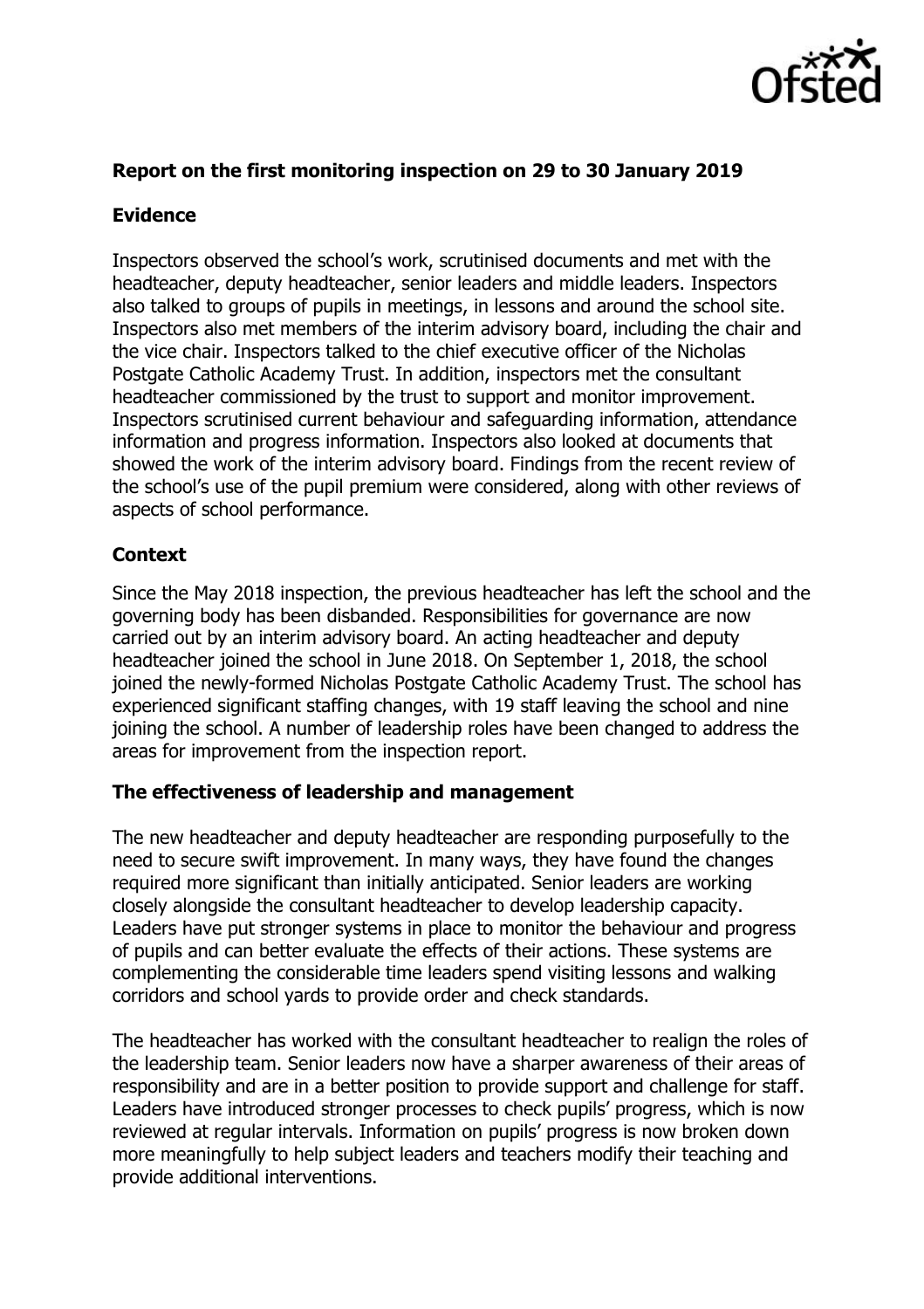

The consultant headteacher is providing professional development for the assistant headteacher with responsibility for pupil progress by modelling how to get the most from 'challenge meetings' with subject leaders. These checks on progress and standards are making leaders and teachers more accountable for progress. Leaders have a better understanding of pupils' prior attainment. They are using this understanding to set targets more reflective of the high attainment that many pupils arrive with. While these approaches are progressing at key stage 4, they are not as developed at key stage 3.

Leaders are using professional development to improve leadership and the quality of teaching. External trainers have worked with teachers to develop their lessonplanning skills and to encourage more challenge for pupils in lessons. Teachers have observed strong practice at local outstanding schools and are developing a more accurate understanding of standards in their subjects. While some initial gains are evident, this work remains at an early stage. School and trust leaders recognise the need to accelerate improvements in teaching and are in the process of making a senior appointment to address this.

Leaders are responding purposefully to the recent review of the use of pupil premium funding. An assistant headteacher is using priorities from that review to target provision and check the progress and welfare of pupils more closely. He has already talked to many pupils. As a result, he has gained insights into some of the barriers they may face and considers how support can be improved. The interim advisory board member with responsibility for pupil premium is using her expertise to provide effective scrutiny of the ongoing implementation of the pupil premium strategy.

Leaders have welcomed additional scrutiny. They have already commissioned reviews of behaviour, safeguarding and provision for pupils with special educational needs and/or disabilities (SEND). In addition, subject reviews have taken place in areas such as mathematics. This work is providing leaders with additional evidence to measure the effects of their actions. Leaders are aware of improvement priorities and have plans that are broadly fit for purpose. However, the scale of improvement required is such that some of the milestones for improvement are not mapped out clearly enough.

After the inspection in May 2018, the chief executive officer of the trust invited parents to make personal appointments to discuss the inspection report. A number of parents did so. Since September, colleagues with responsibility for attendance and provision for pupils with SEND have built closer links with families. However, wider relationships with parents are less developed and more needs to be done to appraise them of, and involve them in, the school's improvement journey.

A new interim board was appointed in September. The board has extensive educational expertise at senior level. As such, the board has the necessary balance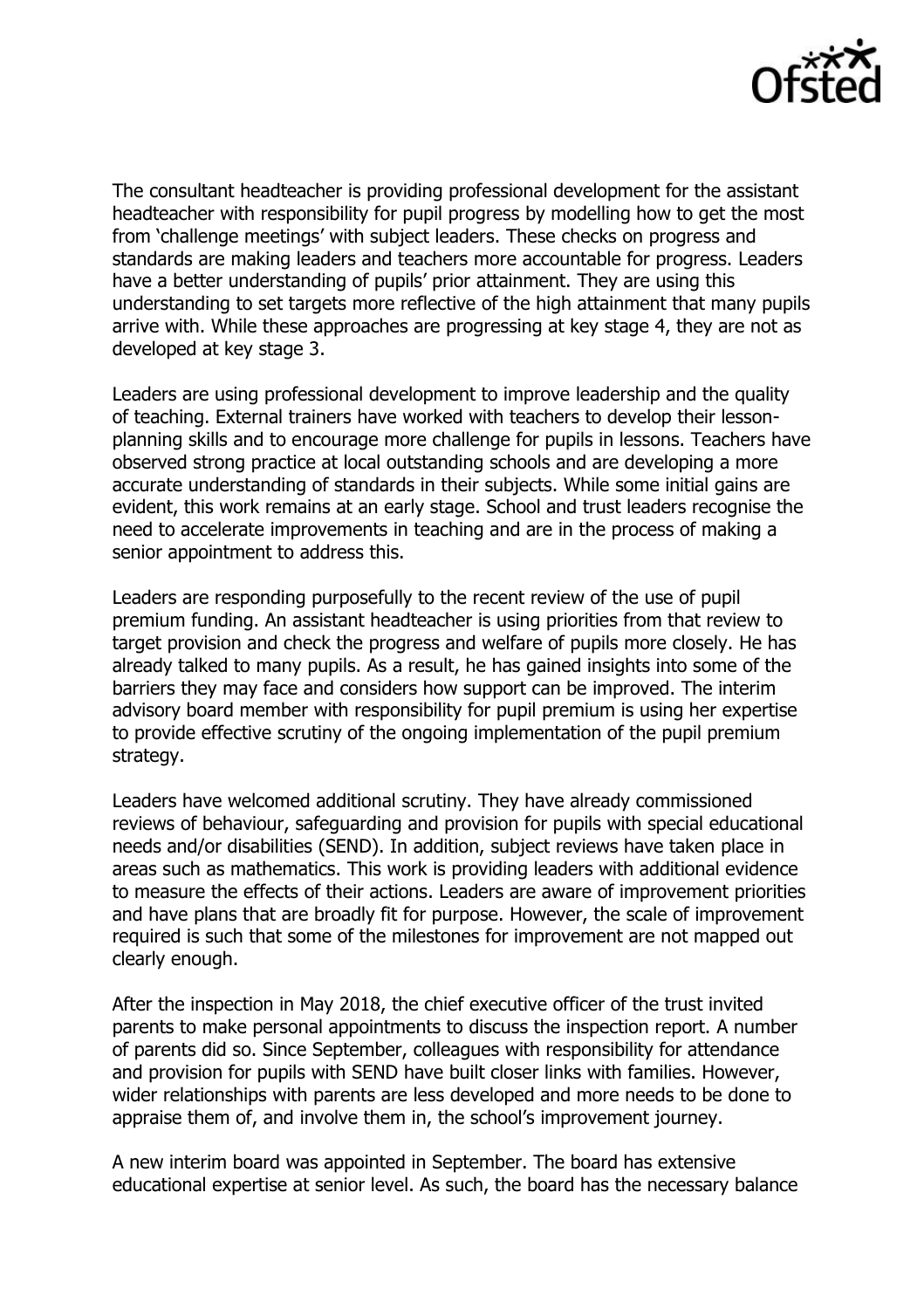

of educational knowledge and community awareness to hold leaders to account. They have developed a recovery plan and meet every month at impact action meetings to measure the progress the school is making. They use the views of a consultant headteacher to provide external assurance.

The chief executive officer of the trust is providing much support. He has responded promptly to suggestions from school leaders to build capacity. He has already supported the appointment of an attendance officer and is in the process of enhancing the quality of alternative provision.

### **Quality of teaching, learning and assessment**

Leaders have worked with staff to secure improved standards of behaviour. This is leading to a more productive learning environment. Leaders are securing classroom environments that are more conducive to learning. Teachers have had opportunities to work with a teaching consultant and staff from outstanding schools to develop their expertise. More-thorough moderation processes are in place and this is helping staff to develop more-accurate assessment. They are working with school leaders to consider how assessment information can help them to modify their teaching. However, these initiatives are at an early stage of development and it is difficult to assess their effect.

Leaders have brought in new expectations for planning. They have raised the importance of pitching work more effectively to meet the needs of disadvantaged pupils and the most able. This work on lesson planning is contributing to better routines in lessons. However, this work is not yet sufficiently underpinned by a wider picture of the curriculum to show how individual lessons will fit into learning over time. Leaders are aware that the pace of change needs to intensify and are in the process of appointing leaders to intensify and monitor developments in teaching.

#### **Personal development, behaviour and welfare**

Leaders have made improvements to pupils' behaviour and welfare their key priority. The new deputy headteacher has worked with staff to establish a visible presence on corridors and in social areas. This is contributing to more punctual and orderly movement between lessons and at break and lunchtimes. This presence has also influenced a reduction in the number of pupils injured at break and lunchtimes, although this remains too high.

Leaders have raised expectations of behaviour. There was an increase in fixed-term exclusions in September, but these have started to reduce as new expectations are reinforced. Referrals to the school's behaviour support unit have reduced. Staff have received training in de-escalation techniques to resolve behaviour incidents more effectively. On inspection, the atmosphere in the vast majority of lessons was orderly and pupils were compliant and willing to learn. There are still occasions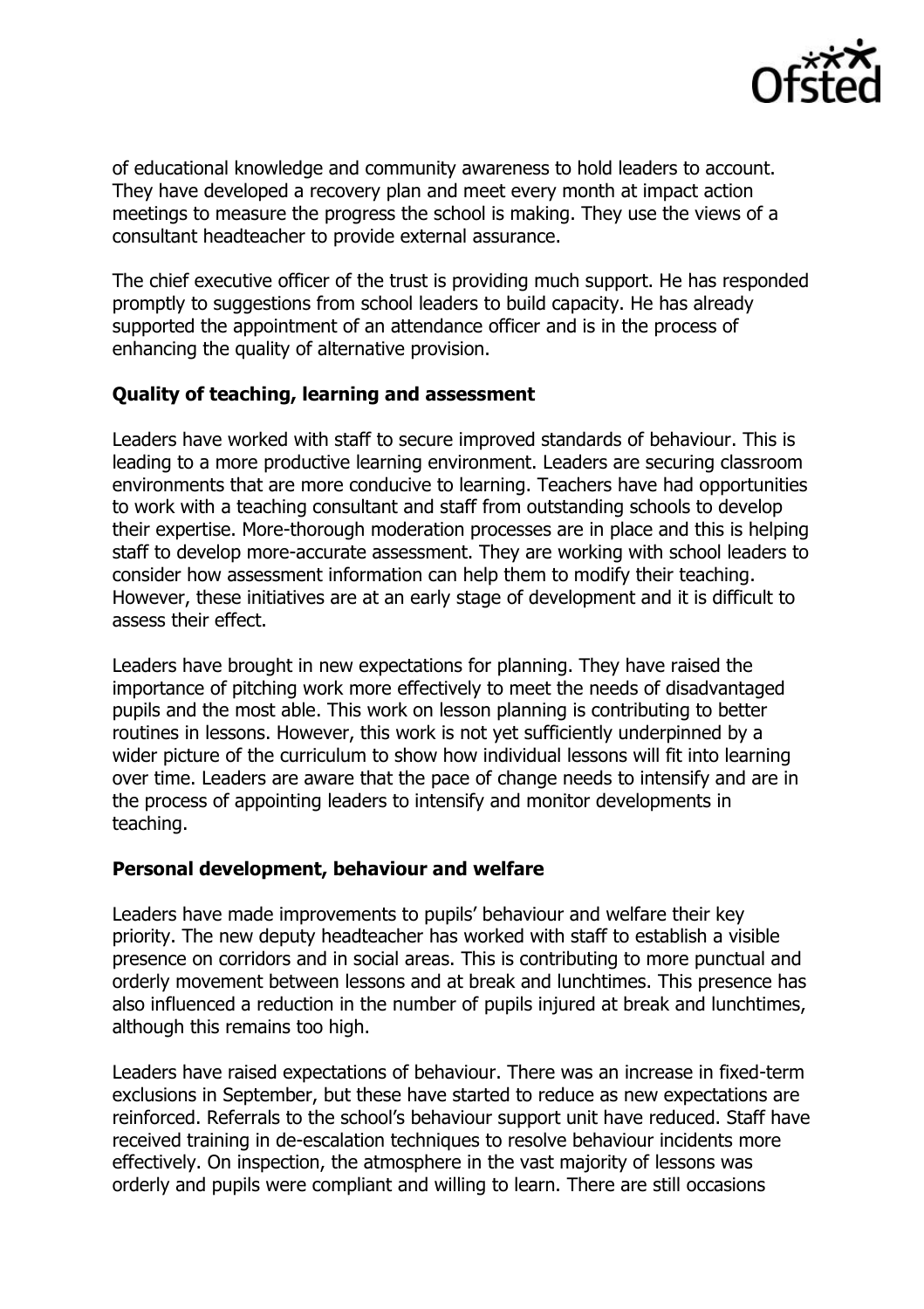

when low-level disruption can occur, but the picture is improving.

While all pupils talked to by inspectors felt safe, pupils' perceptions of behaviour are mixed. Some pupils believe that new routines and higher staff presence are creating a more orderly environment, but others felt that the behaviour was still more variable. This shows that while improvements are in progress, they are not yet consistently embedded.

Leaders have introduced much stronger systems to improve pupils' attendance. The school has commissioned the work of external specialists. Members of the team are available three days a week to make home visits and talk to pupils and families about attendance issues. Since September, this team have made an unprecedented number of home visits. These visits have enabled them to understand the factors that lie behind poor attendance. As a result of more effective attendance strategies, there is evidence that the attendance of pupils with SEND is improving. In addition, there has been marked improvements in attendance for the large majority of disadvantaged pupils who have been involved in intervention work. Overall figures remain too high, but systems and capacity are much stronger and are beginning to make a difference.

Support for vulnerable pupils is also improving. A separate learning and social space has been re-established for pupils with SEND. These pupils value the opportunities to learn and socialise there. Children looked after have regular meetings to check their welfare. In addition, the new pupil premium leader is establishing closer dialogue with disadvantaged pupils. There is evidence that safeguarding leaders follow-up concerns over pupils' welfare swiftly and record these thoroughly.

### **Outcomes for pupils**

In summer 2018, pupils in Year 11 made better progress than pupils achieved in the previous year. The proportion who achieved grades 5 and above in English and mathematics was close to that seen nationally, with boys achieving higher on this measure than boys nationally. However, overall progress remains well below that seen nationally in the vast majority of subjects. Disadvantaged pupils, and pupils with SEND, continue to make much weaker progress.

Leaders have initially invested considerable resources into improving outcomes for the current Year 11. The curriculum has been modified to create additional time. Interventions are being targeted more specifically to meet pupils' needs. Leaders' actions to improve outcomes in other year groups are less developed. While there are some signs of improvement, these are small and from a very low starting point. It is too early to judge whether current outcomes are improving as a result of the changes to behaviour and teaching.